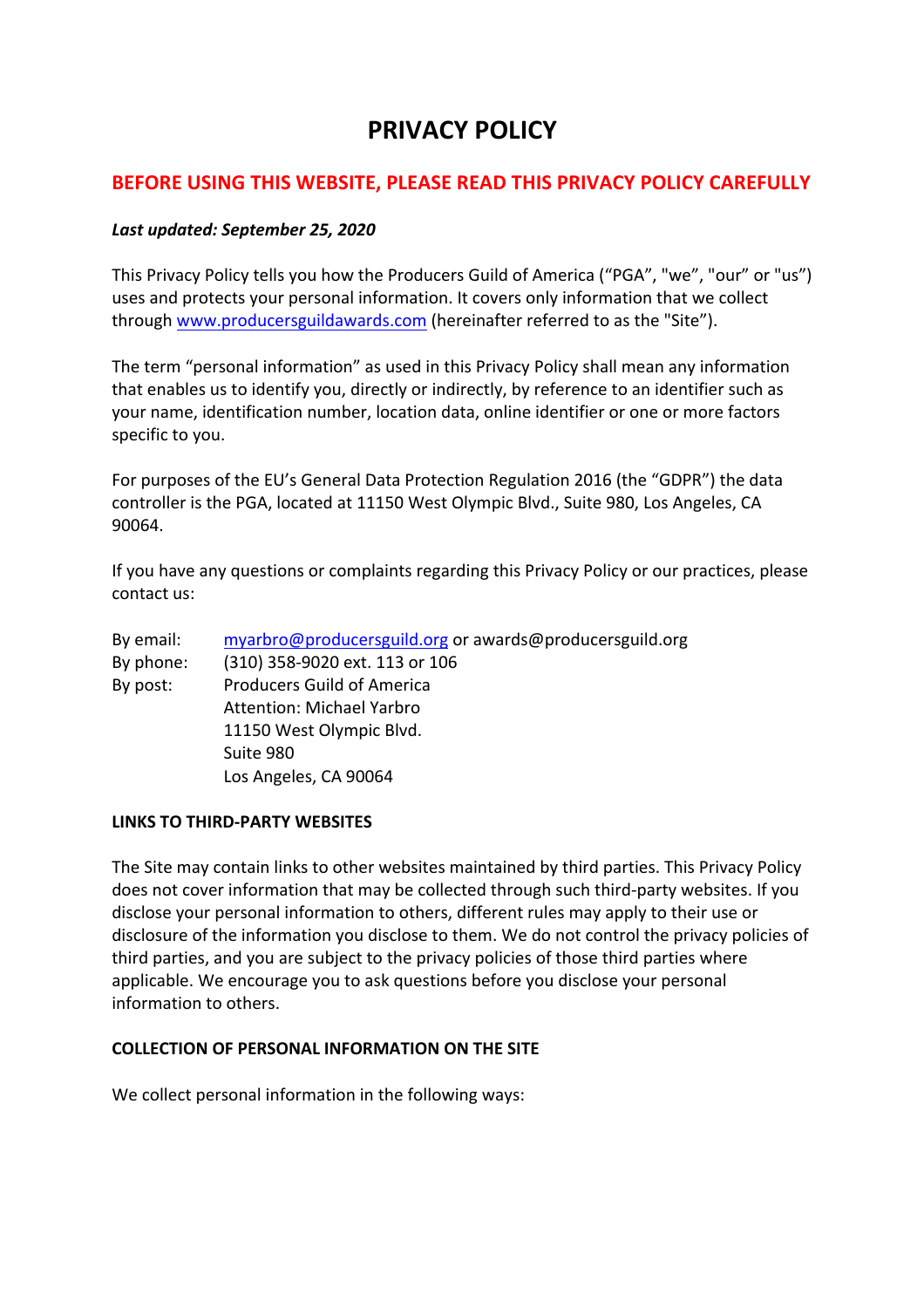# 1. **Information You Provide to Us**

You may provide us with your personal information and/or the personal information of others by submitting forms through the Site or by corresponding with us by post, phone, email or otherwise. For the avoidance of doubt, we collect information that you provide to the Site, whether or not such information is in draft or final/completed form and whether or not such information has been finally submitted to the Site.

**Request for Consideration of Motion Picture or Television Productions**: In order to request consideration of a production for Producers Mark certification and/or awards eligibility, you are required to create an account with a username and password and to complete a Notice of Producing Credits Form (hereinafter referred to as a "Submission"). To create an account, you are required to provide your personal information, which may include your name, physical address, email address, phone number and/or job title. To complete a Submission, you are required to provide your personal information, as well as personal information relating to others, such as producers and crew members. The personal information collected as part of a Submission may include, without limitation, names, titles, phone numbers, email addresses, physical addresses, payment information, videos, and/or other information or documents such as contact lists and screen credits.

**Producer Participation:** In order to complete an Individual Producer Eligibility Form (hereinafter referred to as a "Producer Form") as part of the Producers Mark certification and/or awards eligibility process, you are required to create an account with a username and password. To create an account, you are required to provide your personal information, which may include your name, physical address, email address, phone number and/or job title. To respond to a Producer Form, you are required to provide your name, title, phone number and email address. If in connection with a Producers Mark certification and/or awards eligibility determination process you choose to submit an appeal to the PGA, you may provide your personal information, as well as personal information related to others (hereinafter referred to as an "Appeal"). The personal information collected as part of this appeal may include, without limitation, names, titles, phone numbers, email addresses, fax numbers, physical addresses, photographs, videos, and/or other documents, such as email correspondence, production schedules, and agreements.

**Crew Member Participation:** In order to provide the PGA with feedback in connection with the PGA's Producers Mark certification and/or awards eligibility determination process, you are required to respond to a Verification of Producer Involvement Form (hereinafter referred to as "Verification Form"), which will require you to provide your name, title, phone number and email address. You have the option to create an account so that you can save and later edit the feedback on your Verification Form, which will require you to create and account with a username and password. To create an account, you are required to provide your personal information, which may include your name, physical address, email address, phone number and/or job title.

When you contact us (online or offline) in connection with a Submission, a Producer or Verification Form, or an Appeal, we may collect personal information necessary to respond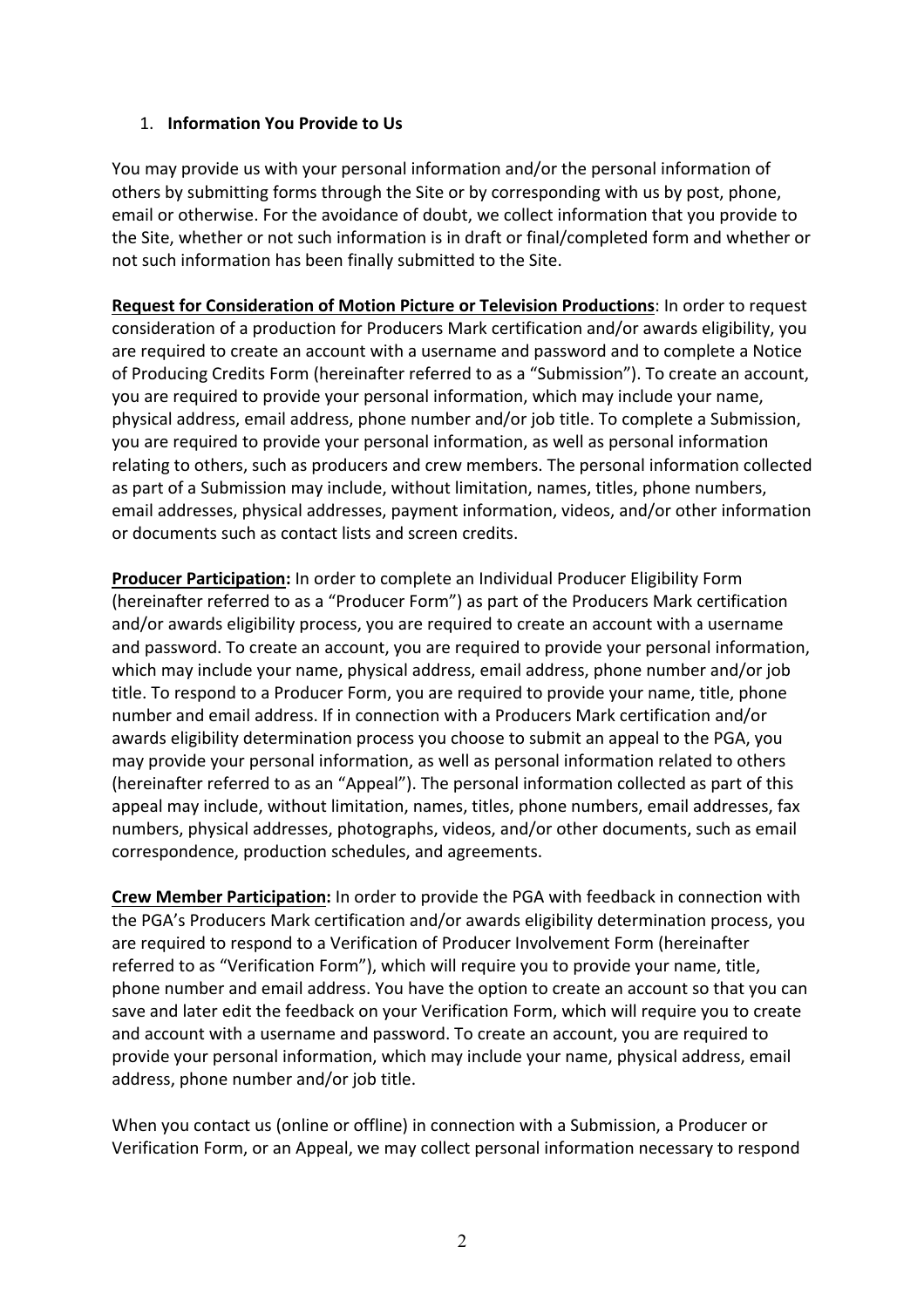to your communication including, without limitation, your name, contact details and the content of your correspondence.

**If you provide personal information relating to another person, you are responsible for obtaining any necessary consent from that third party before providing the information to our Site. The PGA is not responsible for obtaining such consent**.

# **2. Information We Collect**

We also collect and store technical information relating to visitors to our Site including, without limitation, computer and connection information, IP address, browser type and version, time zone setting, browser plug-in types and versions, operating system and platform, and standard web log information.

We may also collect information about your visit, including pages you viewed or searched for, page response times, download errors, length of visits to certain pages, page interaction information (such as scrolling, clicks, and mouse-overs), methods used to browse away from the page, and any phone number used to contact us by phone.

This information may be aggregated to measure the number of visits, average time spent on the Site, pages viewed, etc. We use this information to measure the use of our Site and to improve the content that we offer.

If you choose to provide your personal information and/or the personal information of others, you consent to the transfer and storage of that information on the Site's servers.

# **3. Use of Cookies**

We use cookies (small files placed on your hard drive) on some of our pages to do the following:

- collect statistics on our web page flow;
- customize our services and content; and
- to help identify you and maintain your signed-in status.

Most cookies are "session cookies" meaning that they are automatically deleted from your hard drive at the end of a session. You are always free to decline our cookies if your browser permits.

You may encounter cookies from third parties that the PGA does not control. The PGA and its Site cannot be responsible for these cookies. Please see our Cookie Policy for more information about our use of cookies and similar technology.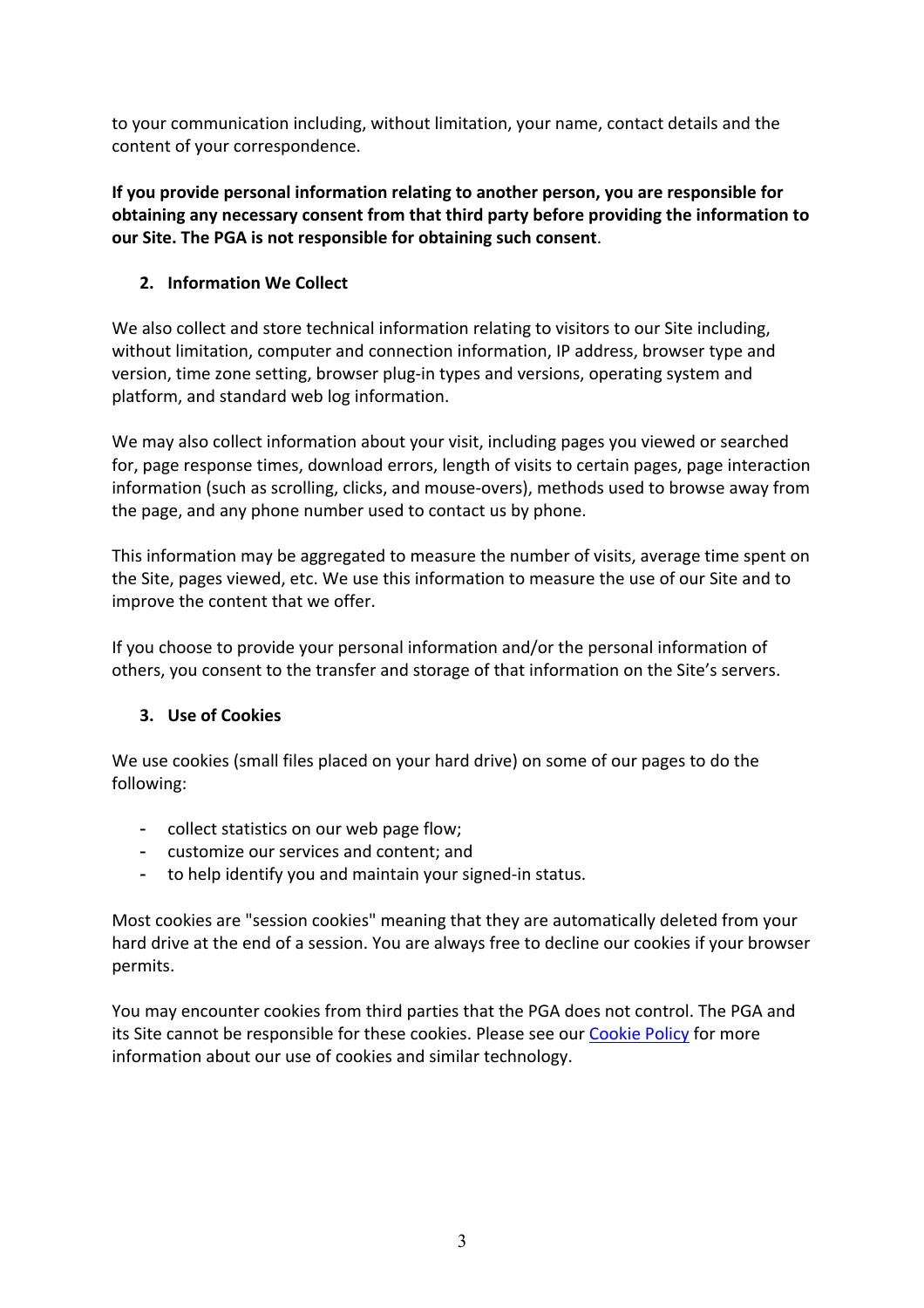# **HOW WE USE PERSONAL INFORMATION**

We will process your personal information and the personal information of others for the following purposes in line with our contractual and/or legal obligations, and/or our legitimate interests:

- to review, process and administer Submissions, Producer and Verification Forms, and Appeals in order to license the Producers Mark and/or make awards eligibility determinations;
- to collect processing fees pertaining to awards;
- to contact individuals whose personal information is included in a Submission, Producer or Verification Form, or an Appeal in order to verify their personal information and/or solicit feedback for the Producers Mark certification and/or awards eligibility determination process;
- to monitor and protect the security of information, as well as the Site, systems and network;
- to ensure that content from our Site is presented most effectively for you and your device and to display content based upon your use of the Site;
- to conduct research and to understand general trends and patterns so we can develop and support our existing and ongoing solicitations for Submissions; and
- to conduct other marketing, networking and commercial activities

# **ACCESSING, REVIEWING AND CHANGING YOUR PERSONAL INFORMATION**

You can see, review and change most of your personal information by signing into your account on the Site. Generally, we will not manually modify your personal information because it is very difficult to verify your identity remotely, subject to your rights under applicable law.

Upon your request, we will close your account and remove the personal information you have provided to us as soon as reasonably possible, and in compliance with the applicable law.

We retain personal information from closed accounts to comply with the law, enforce our policies, prevent fraud, assist with investigations, and take other actions otherwise permitted by law.

#### **SECURITY**

We treat data as an asset that must be protected and employ tools (passwords, usernames, etc.) to protect your personal information from unauthorized access and disclosure.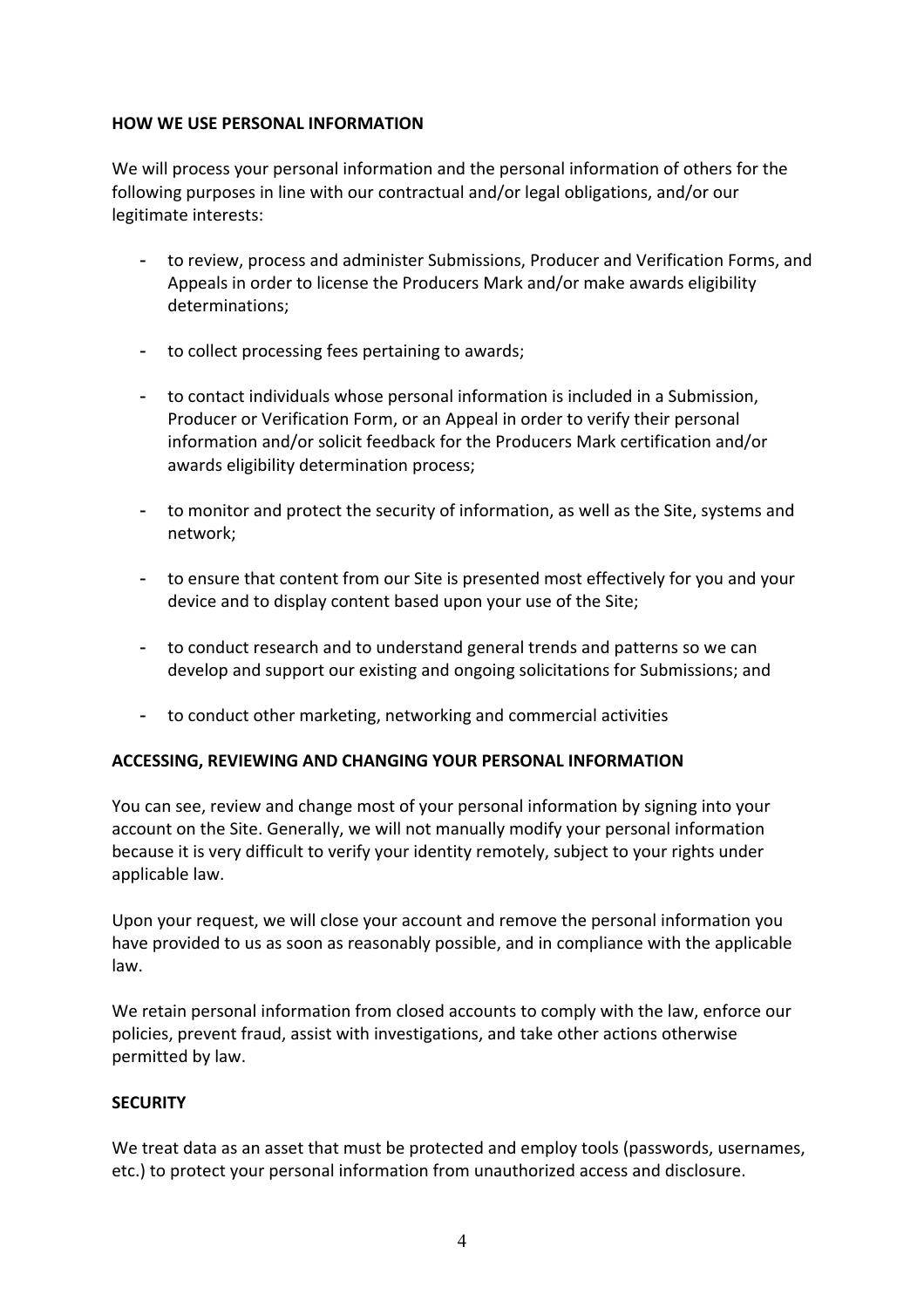Nevertheless, we cannot promise, and you should not expect, that your personal information or private communications will always remain private. Third parties may unlawfully intercept or access transmissions or private communications, and other users may abuse or misuse your personal information that they collect from the Site.

If you have created an account with us, please remember that your password is the key to your account. Use unique numbers, letters and special characters, and do not disclose your password to anyone. If you do share your password or your personal information with others, remember that you are responsible for all actions taken under the name of your account. If your password has been compromised for any reason, you should immediately notify us at: awards@producersguild.org so that we can assist you.

Additionally, your username is displayed and connected to all of your activity on the Site when you are logged in. If you access the Site from a shared computer or unprotected network (such as a public library or an internet café) certain information about you, such as your username, may also be visible to other individuals who use the computer after you.

#### **RETENTION OF PERSONAL INFORMATION**

We will store your personal information, in a form that permits us to identify you, for no longer than is necessary for the purpose for which the personal information is processed, as set forth above. We also maintain your personal information as necessary to comply with our legal obligations, resolve disputes, and enforce our agreements and rights, or if it is not technically and reasonably feasible to remove it. Otherwise, we will seek to delete the personal information that you provide within a reasonable timeframe upon request.

#### **OUR DISCLOSURE OF YOUR INFORMATION**

We may share personal information with adjudicators and other parties (including PGA board members, officers, staff, and interns; third-party IT and software vendors who service the Site including, without limitation, Yangaroo, Inc.; and select members responsible for determining awards eligibility for the PGA and at other film and television organizations, including the Academy of Motion Pictures Arts and Sciences, the Hollywood Foreign Press Association and the British Academy of Film and Television Arts) in order to review, process and administer Submissions, Producer and Verification Forms and Appeals.

We may disclose personal information that you provide to respond to legal requirements, enforce our policies, or protect anyone's rights, property, or safety. Such information will be disclosed in accordance with applicable laws and regulations.

We also may share your personal information with service providers, such as website programmers, who help with our business operations.

Without limiting the above, we will not disclose your personal information to law enforcement, or other third parties without a subpoena, court order or substantially similar legal procedure, unless we believe in good faith that the disclosure of information is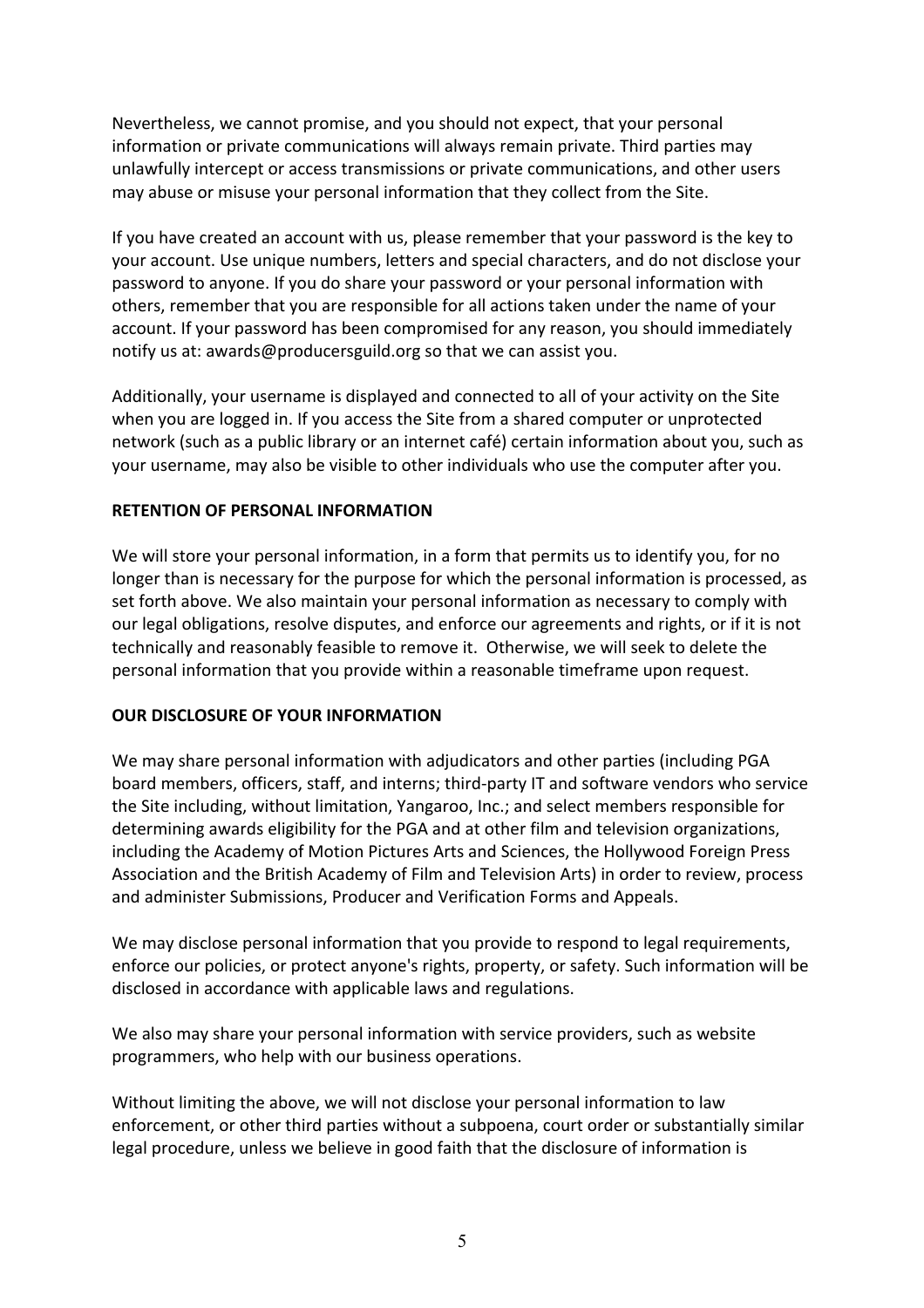necessary to prevent imminent physical harm or financial loss or to report suspected illegal activity.

# **MARKETING**

We will not sell or rent personal information that you provide to us to third parties without your express consent. We may use your information along with information we collect from other users to improve and personalize our services and content.

## **NO SPAM, SPYWARE OR SPOOFING**

This Site does not tolerate spam. You may not use the Site's communication tools to send spam or otherwise send content that would violate this Privacy Policy or any other policy. Please report Site-related spam or spoof emails to awards@producersguild.org.

## **CHILDREN UNDER AGE 13**

We do not knowingly collect or solicit personal information from anyone under the age of 13 or knowingly allow such persons to create an account. If you are under 13, please do not attempt to create an account on this Site or send any information about yourself to us, including your name, address, telephone number, or email address. No one under age 13 may provide any personal information to the Site.

In the event that we learn that we have collected personal information from a child under age 13 without verification of parental consent, we will delete that information as quickly as possible. If you believe that we might have any information from or about a child under 13, please contact us at awards@producersguild.org.

# **CHILDREN BETWEEN THE AGES OF 13 AND 18**

We recommend that minors 13 years of age or older ask their parents for permission before sending any information about themselves to anyone over the Internet.

# **INTERNATIONAL TRANSFERS**

Your personal information may be accessed by us or transferred to our affiliates, partners or service providers who are located worldwide. This may involve the transfer of personal information outside the European Economic Area (the "**EEA**") to countries that may not provide a level of protection of personal information that may be regarded as equivalent to that afforded under the European data protection legislation. Whenever your personal information is transferred internationally, we will take appropriate steps to ensure its security and confidentiality in accordance with the general security measures that we have undertaken to protect information submitted to the Site.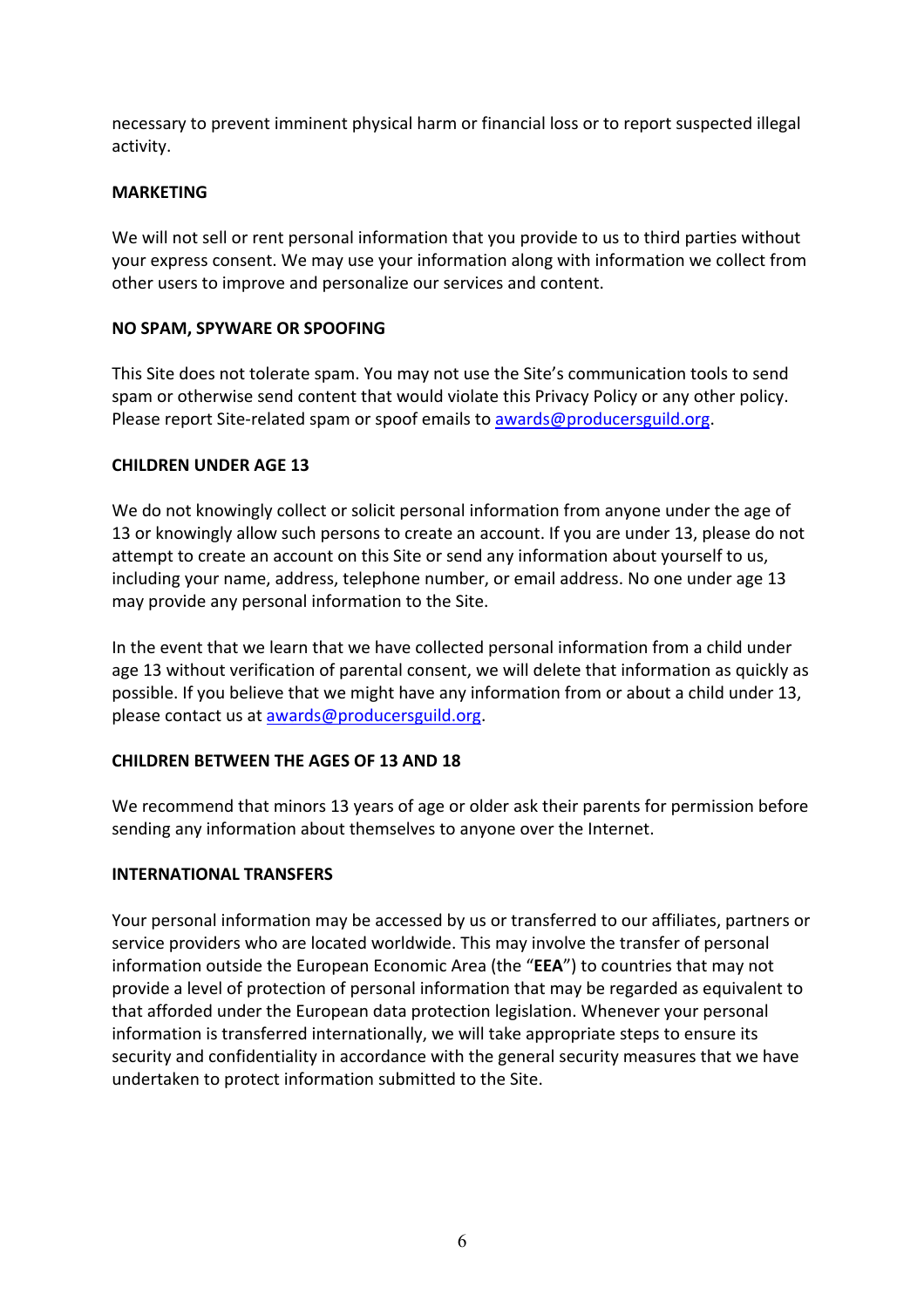# **YOUR CALIFORNIAN RIGHTS**

For residents of California only: Section 1798.83 of the California Civil Code requires select businesses to disclose policies relating to the sharing of certain categories of your personal information with third parties. If you reside in California and have provided your personal information to us, you may request information about our disclosures of certain categories of personal information to third parties for direct marketing purposes. Such requests must be submitted to us using the contact details listed above.

## **EUROPEAN RESIDENTS**

If you are based in Europe, in certain circumstances you have rights under data protection laws in relation to personal information we hold about you:

- **Request access to your personal information**. You may have the right to request access to any personal information we hold about you as well as related information, including the purposes for processing the personal information, the recipients or categories of recipients with whom the personal information has been shared, where possible, the period for which the personal information will be stored, the source of the personal information, and the existence of any automated decision making.
- **Request correction of your personal information**. You may have the right to obtain without undue delay the rectification of any inaccurate personal information we hold about you.
- **Request erasure of your personal information**. You may have the right to request that personal information held about you is deleted.
- **Request restriction of processing your personal information**. You may have the right to prevent or restrict the processing of your personal information.
- **Request transfer of your personal information**. You may have the right to request transfer of personal information directly to a third party where this is technically feasible.

Where you believe that we have not complied with our obligation under this Privacy Policy or applicable European data protection law, you have the right to make a complaint to a European Supervisory Authority.

If you have any questions about your rights or if you wish to exercise your rights, please contact us using the contact details listed above.

#### **GENERAL**

We may revise this Privacy Policy at any time in our sole discretion. When we make revisions, we will post the updated Privacy Policy with the revised date to our Site, and it will